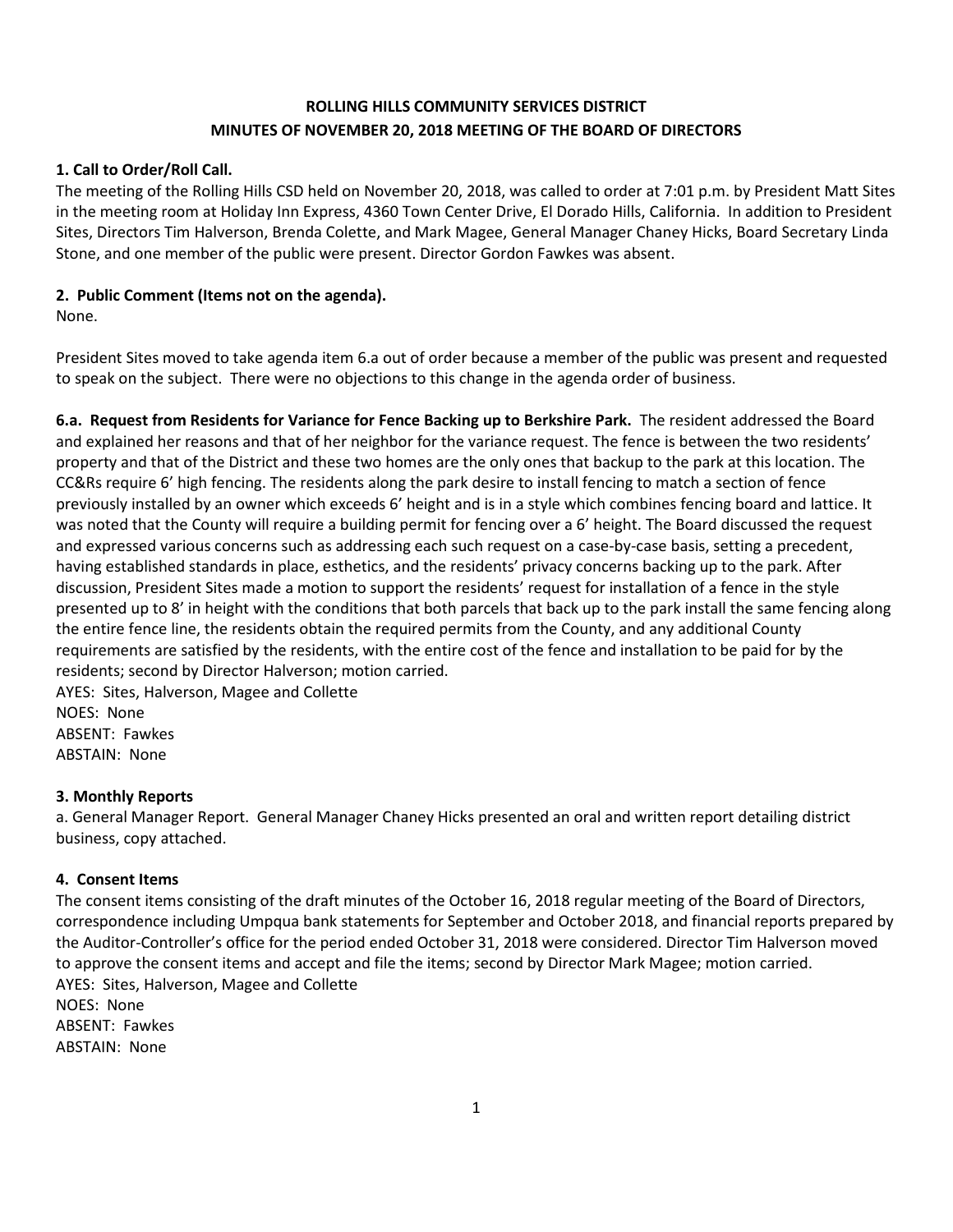#### **Old Business**

**5.a. Tree Root Issues.** General Manager Chaney Hicks presented information about root issues from trees on District property causing lifting of the sidewalk in areas on Dunnwood Drive. She discussed alternatives for addressing the issue and recommended grinding the sidewalk. Due to the threshold for public works projects under the Public Contract Code, she recommended authorizing proceeding with a cost under \$1,000. After discussion, Director Halverson moved to authorize expenditure of not-to-exceed \$985.00 to complete the work to grind the sidewalk area on Dunnwood Drive to address this potential safety issue; Director Mark Magee second; motion carried.

AYES: Sites, Halverson, and Magee NOES: None ABSENT: Fawkes ABSTAIN: Collette

#### **5.b. This item moved to the end of the agenda.**

**5.c. DMV Requirements for Processing Citations.** No update at this time. Director Halverson noted the District needs to get the email working correctly in order to move forward.

#### **New Business**

**6.a.** Taken out of order at the top of the agenda.

**6.b. Abatement of Nuisance – Illegal Dumping.** General Manager Chaney Hicks presented before and after photographs of the dumping issue and reported the issue has been resolved.

**6.c. Meeting Dates for Calendar Year 2019; Authorization of Funds for Meeting Room Rental and Execution of Agreement with Holiday Inn Express.** Clerk Linda Stone presented the meeting dates for calendar year 2019 on the third Tuesday of each month and requested authorization for expenditure of funds to defray the cost of the meeting room. She noted there is no increase in rental cost for 2019. Director Mark Magee moved to approve expenditure of not-to-exceed \$2,100 from approved budgets for the cost of meeting room rental during 2019, which includes 11 regular meetings and the possibility of up to three special meetings, and authorize execution of the agreement with the Holiday Inn Express; second by President Sites; motion carried.

AYES: Sites, Halverson, Magee and Collette NOES: None ABSENT: Fawkes ABSTAIN: None

**6.d. Storage Unit Rental.** Staff sought authorization of funds for continued rental of the storage unit pending completion of a storage building on CSD property. After discussion, Director Tim Halverson moved to approve continued rental of the off-site storage unit for calendar year 2019 noting the current rental cost of \$144 per month; second by Director Mark Magee; motion carried. AYES: Sites, Halverson, Magee and Collette

NOES: None ABSENT: Fawkes ABSTAIN: None

Item taken out of order: **5.b. Reserve Study dated August 28, 2018.**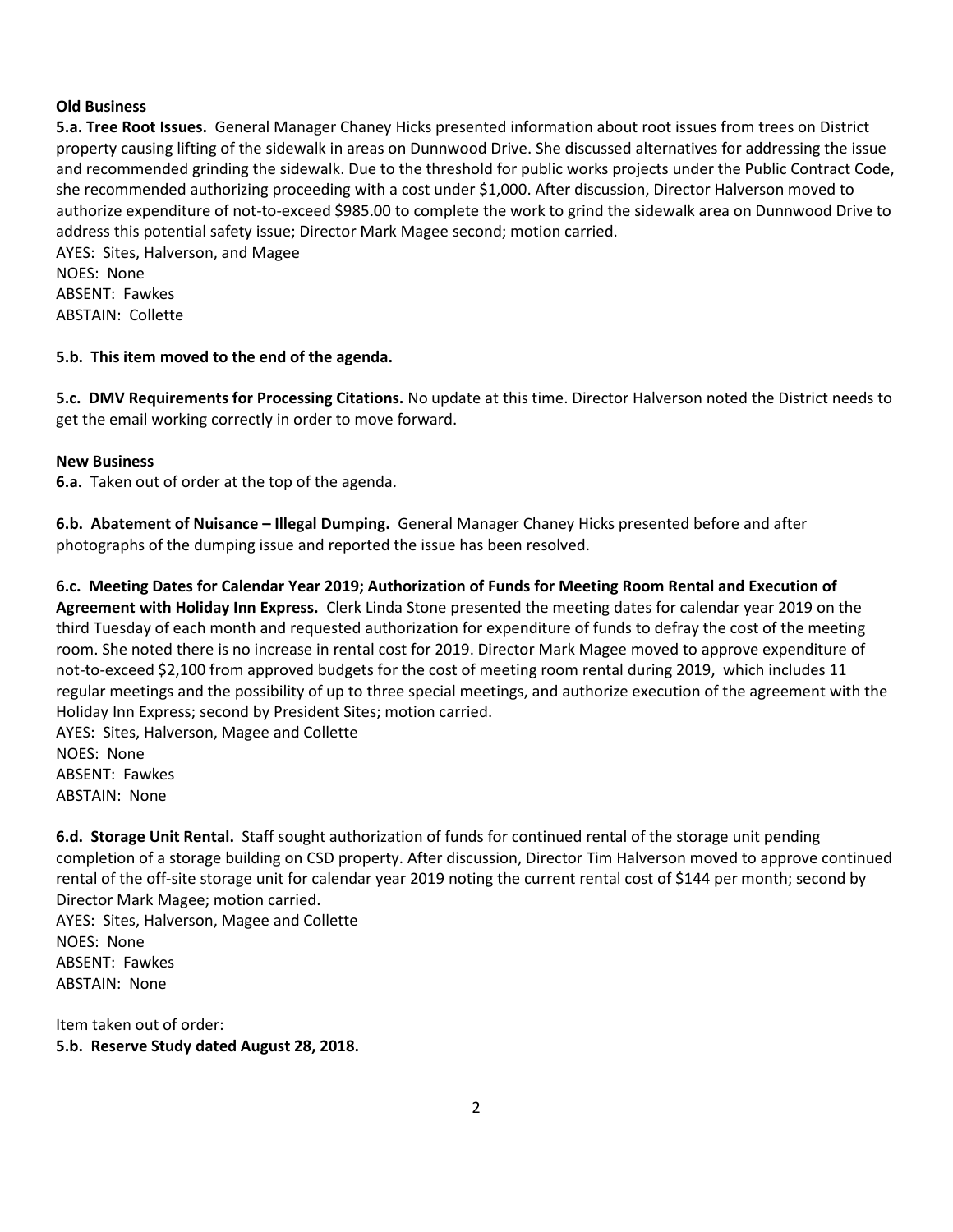Following discussion at the October meeting regarding the Reserve Study's finding that the District is underfunded for future infrastructure maintenance, specifically for roads and drainage, the Clerk prepared a chart entitled "Financial Historical Information – 10-Year Review". As requested, the chart included the District's annual revenue, annual expenses, road work expenses, year-end fund balance, and changes in the fund balance from year to year for the past ten year period. The Board reviewed the information to gain a deeper understanding about the District's financial position. The Board requested that the Clerk update the information to look back as far as possible, include the top three categories of expenses each year, provide pie charts to aid in demonstrating the information, include demographics for the District, and research where the reserves came from or how they were accumulated if possible. The financial data and impacts on the District's funding will be discussed at a future meeting of the Board in 2019 with subsequent community workshops to discuss financial issues and goals.

**7. Adjournment.** Upon motion by Director Tim Halverson and seconded by Director Mark Magee, the meeting was adjourned at 9:00 p.m.

Submitted by:

/s/

Linda Stone, Board Secretary **Approved by Board: January 15, 2019**